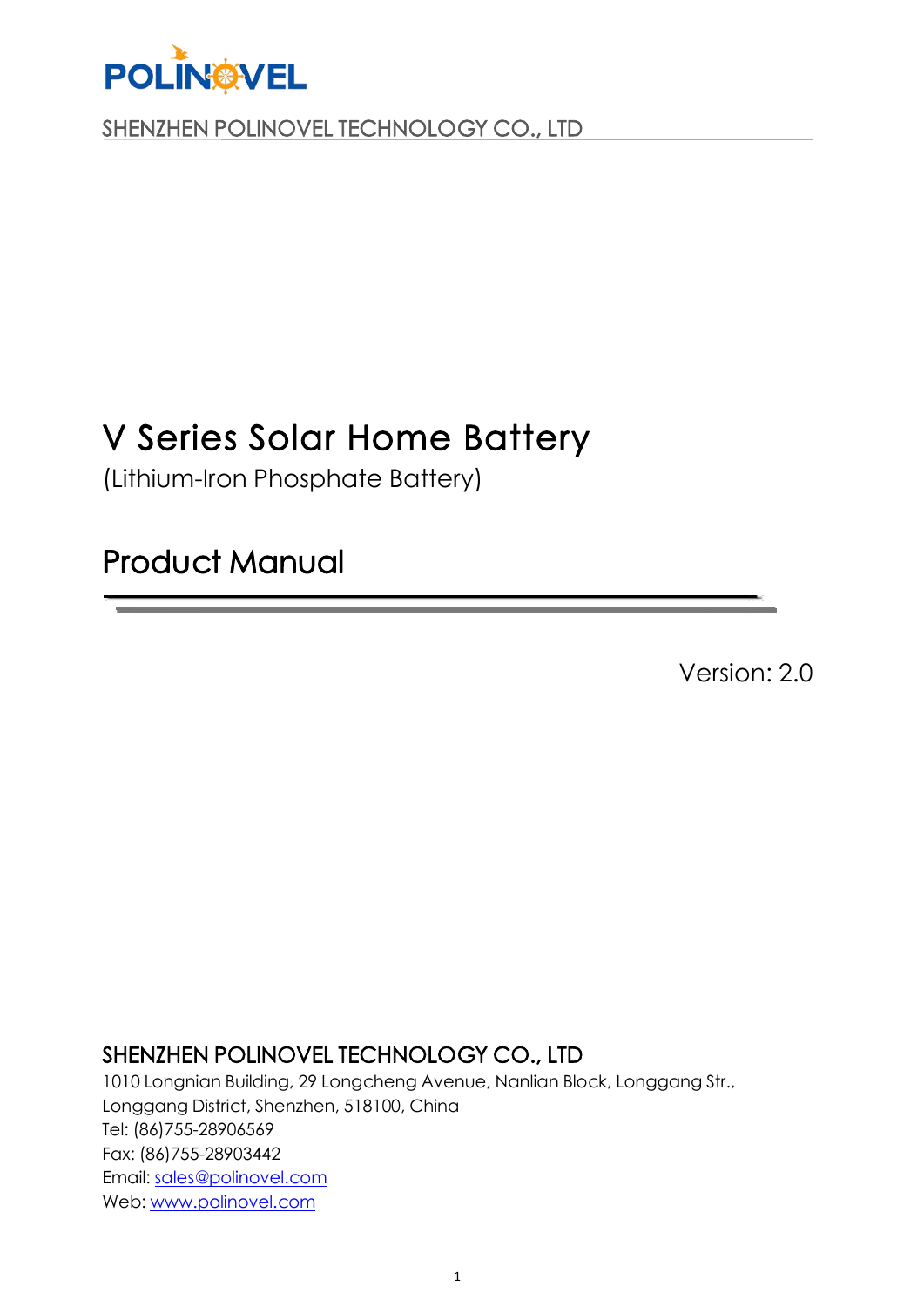

#### LEGAL NOTICES

Copyright of Shenzhen Polinovel Technology Co., Ltd. Enjoin from abstracted reproduced or translated by any unit or individual in any way without the written permission.

Rights Reserved.

This product confirms to environmental protection and personal security. Product storage, using and disposal should be in accordance with product manuals, relevant contract and national laws.

When required product updates or technical changes, you can visit website of Polinovel (www.polinovel.com) for the latest information, without notice if the product improvements or technical change in other way.

Information Version: V2.0 Information Number: MKT-EX218-11

Revise History

| Revision NO. | <b>Revision Date</b> | <b>Revision Reason</b> |
|--------------|----------------------|------------------------|
| .C           | 2018.11.20           | <b>First Release</b>   |
| 2.0          | 2020.5.8             | Revision on parameter  |
|              |                      |                        |
|              |                      |                        |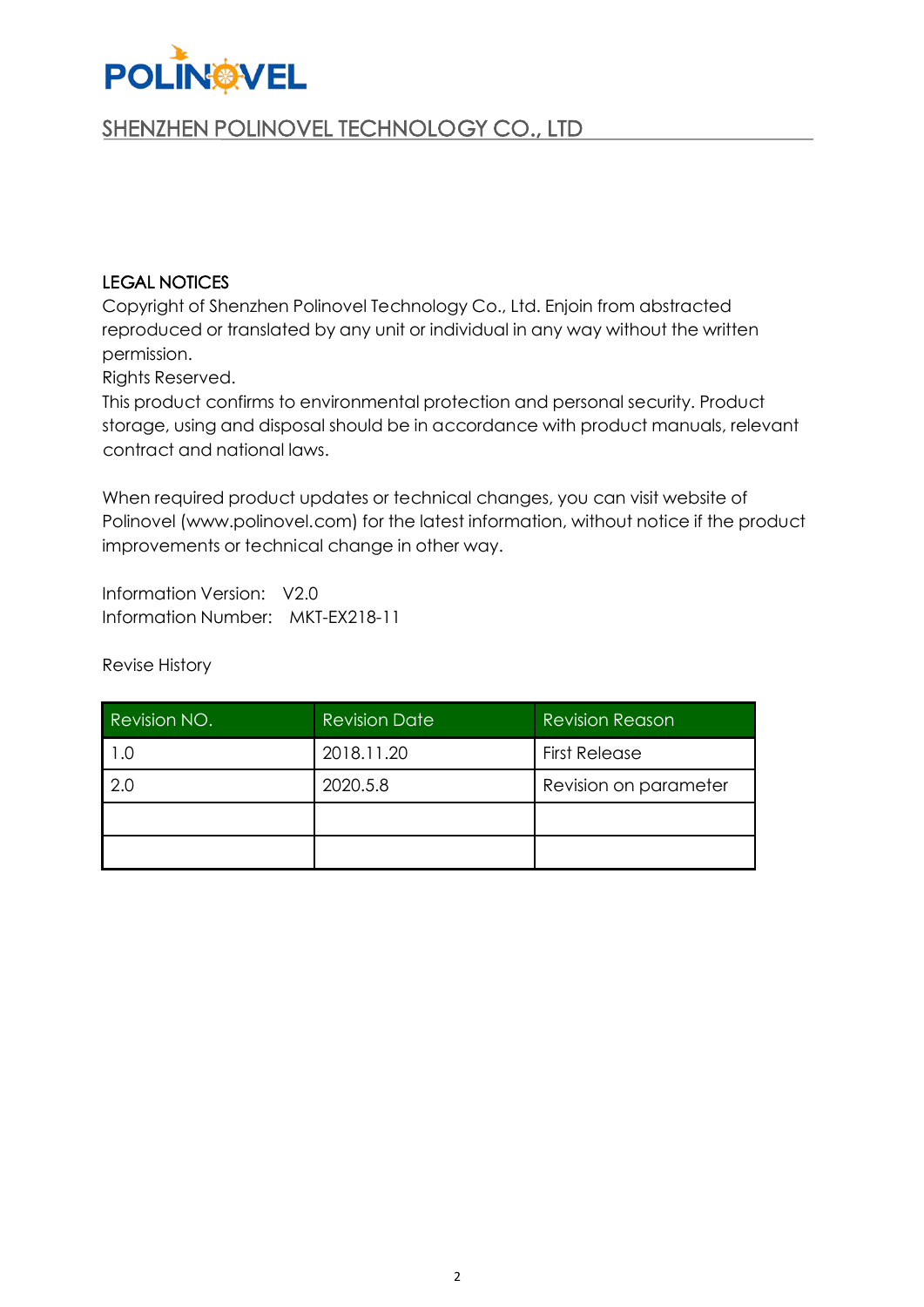

## Preface

Thank you for using the Wall-Mounted Solar Home Battery from Shenzhen Polinovel Technology Co., Ltd.

In order to bring you the best product at the best price under the safest conditions, we have been making progress all the time. Because of your concern, our efforts will be verified.

This manual describes the use of our Wall-Mounted Solar Home Battery, including functions and features, performance indicators, outline structure, and operating modes. Meanwhile, installation instructions, use and operation, maintenance management, transportation and storage are also listed in details.

Notes:

The input voltage and output voltage of the battery are all above 48V DC. The improper operation will cause short circuit or damage to load devices. Please read this manual carefully before installation and operation, pay attention to the various signs on the device, and do not let children touch it alone to prevent accidents. Do not remove the battery case from non-professional maintenance personnel.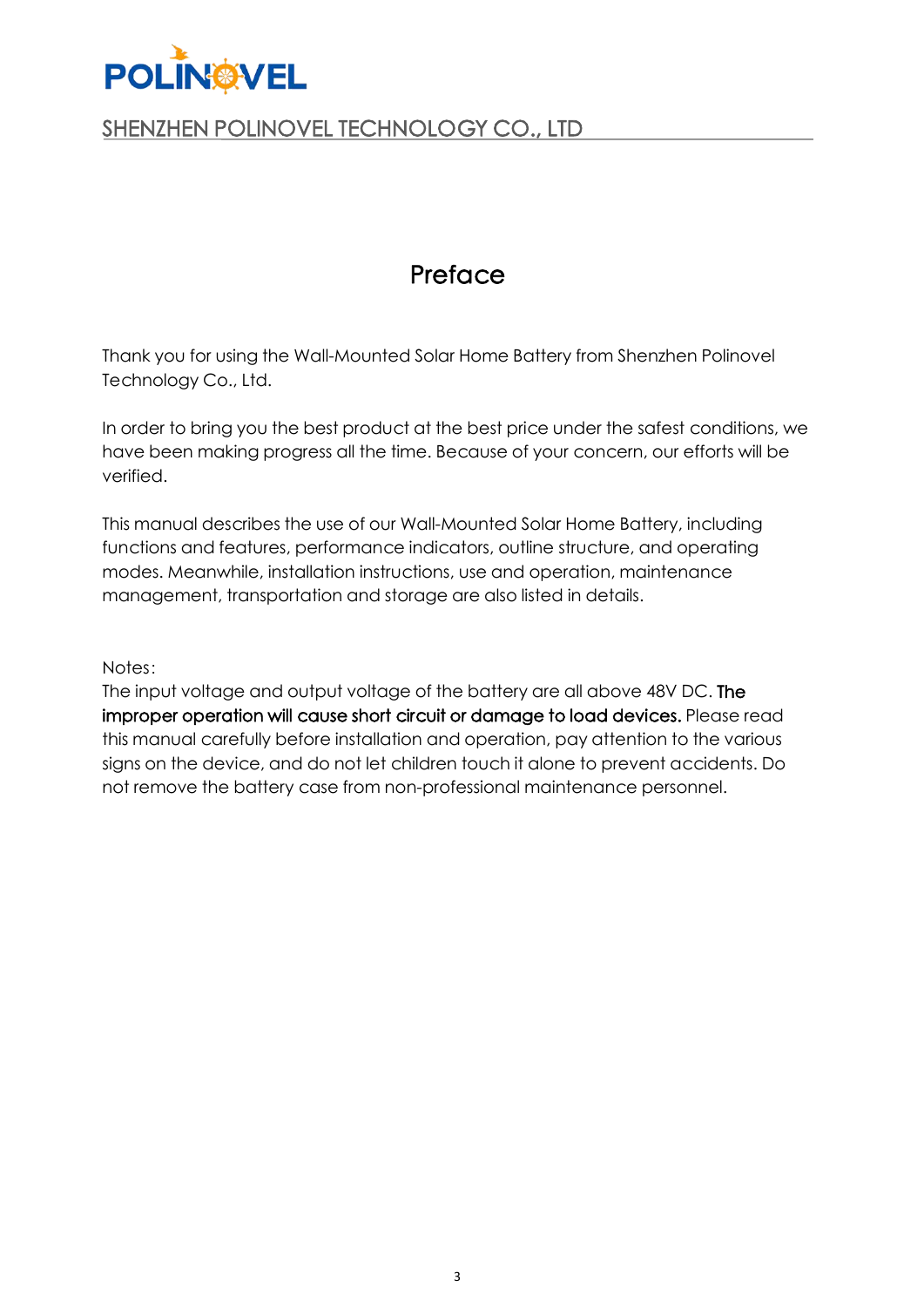

## Contents

| $\mathbf{1}$   |  |
|----------------|--|
|                |  |
|                |  |
| $\overline{2}$ |  |
|                |  |
|                |  |
|                |  |
|                |  |
|                |  |
|                |  |
|                |  |
|                |  |
|                |  |
| 3              |  |
|                |  |
|                |  |
|                |  |
|                |  |
|                |  |
|                |  |
|                |  |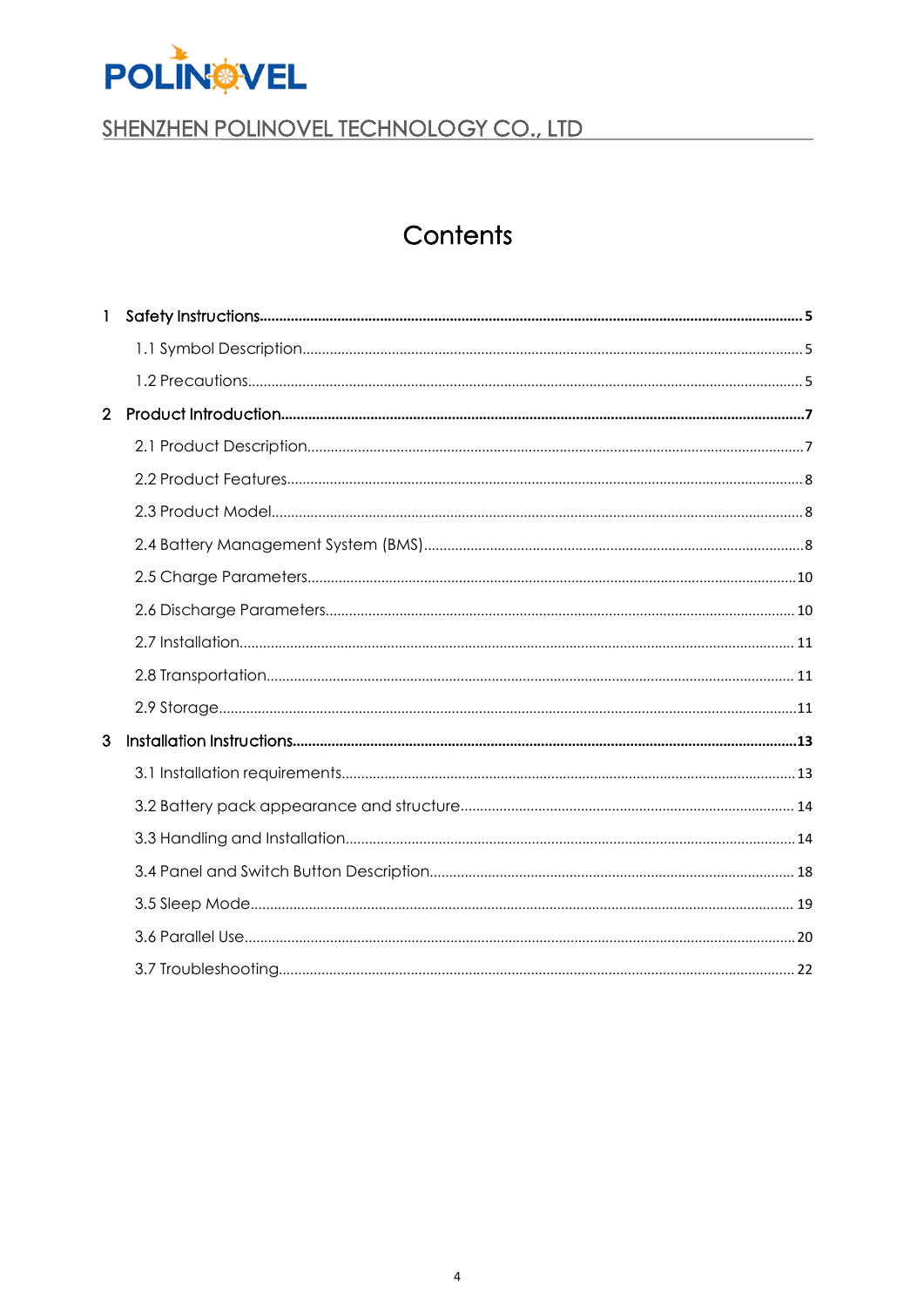

## <span id="page-4-0"></span>1 Safety Instructions

This chapter describes safety signs and safety precautions. Please read this chapter carefully before proceeding with any operation on this product to avoid personal safety or equipment damage due to unsafe operation.

#### <span id="page-4-1"></span>1.1 Symbol Description

The safety symbols referenced in this manual are shown in Figure 1.1-1. These symbols are used to remind the user of the safety precautions that should be followed when installing, operating, and maintaining the product.

| Symbol | <b>Description</b>       |
|--------|--------------------------|
|        | be careful               |
|        | Beware of electric shock |
|        | AC                       |
|        | DC                       |
|        | <b>Ground protection</b> |
|        | <b>Repeated loop</b>     |
|        | keep clean               |

#### Figure 1.1-1

#### <span id="page-4-2"></span>1.2 Precautions

During the installation, operation and maintenance of the product, the relevant safety regulations and relevant operating procedures must be observed, otherwise personal safety and equipment damage may be endangered. The safety precautions mentioned in the manual are only used as a supplement to local safety regulations.

The company does not assume any responsibility for breach of general safety operation requirements or violation of safety standards for design, production and use of product.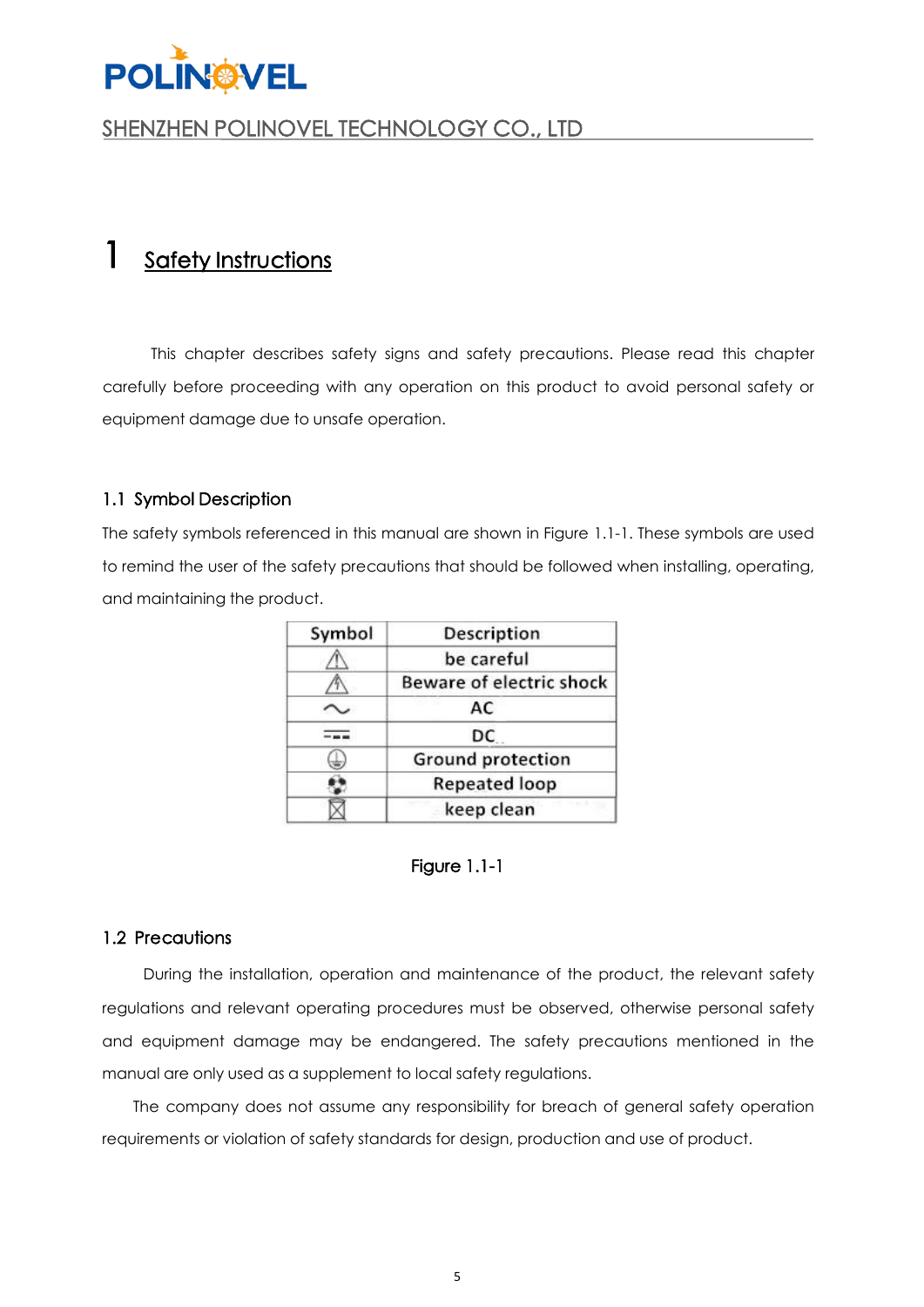## SHENZHEN POLINOVEL TECHNOLOGY CO., LTD



The Wall-Mounted Solar Home Battery is composed of a battery pack and a control system. Non-professionals and improper operation and use may cause serious consequences such as sparking and short circuit. The installation and maintenance of the system must be performed by professional technicians, and the use must strictly comply with the relevant safety regulations. Non-professionals are strictly prohibited from installing, repairing, and over-discriminating lithium battery packs.

1. Please read this manual and keep it in a safe place.

2. Please pay attention to all warning signs on the battery, do not tear or damage the warning labels.

3. Do NOT immerse the battery in sea water or water. When it is not in use, keep it in a cool and dry place.

4. Do NOT use or leave the battery near hot high temperature source, such as fire, heater, etc. Do NOT expose the lithium battery to fire, the lithium battery may explode.

5. Please charge it with the special charger for lithium battery. Do NOT plug the battery

directly into the power socket.<br>6. Do NOT directly connect positive and negative terminals of the battery with metal.

7. Do NOT knock or throw the battery, step on the battery or directly solder the battery and pierce the battery with nails or other sharp objects.



• Do not use or place the battery at high temperature, as this may cause the battery to overheat, ignite or fail, and shorten its life.

• Do not use in places with strong static electricity and strong magnetic field, otherwise it will easily damage the battery safety protection device and bring unsafe hidden dangers.

• If the battery leaks, the electrolyte enters the eyes, please do not rub it, rinse your eyes with clean water, and immediately send to medical treatment, otherwise it will hurt your eyes.

• If the battery emits an odor, get heat, discoloration or deformation, or any abnormality during use, storage, or charging, immediately remove the battery from the device or charger and stop using it.

• If the electrode is dirty, wipe it off with a dry cloth before use. Failure to do so may result in poor contact failure.

• Cover the electrode with insulating paper before discard the battery, to prevent fire caused by accidental short-circuit.

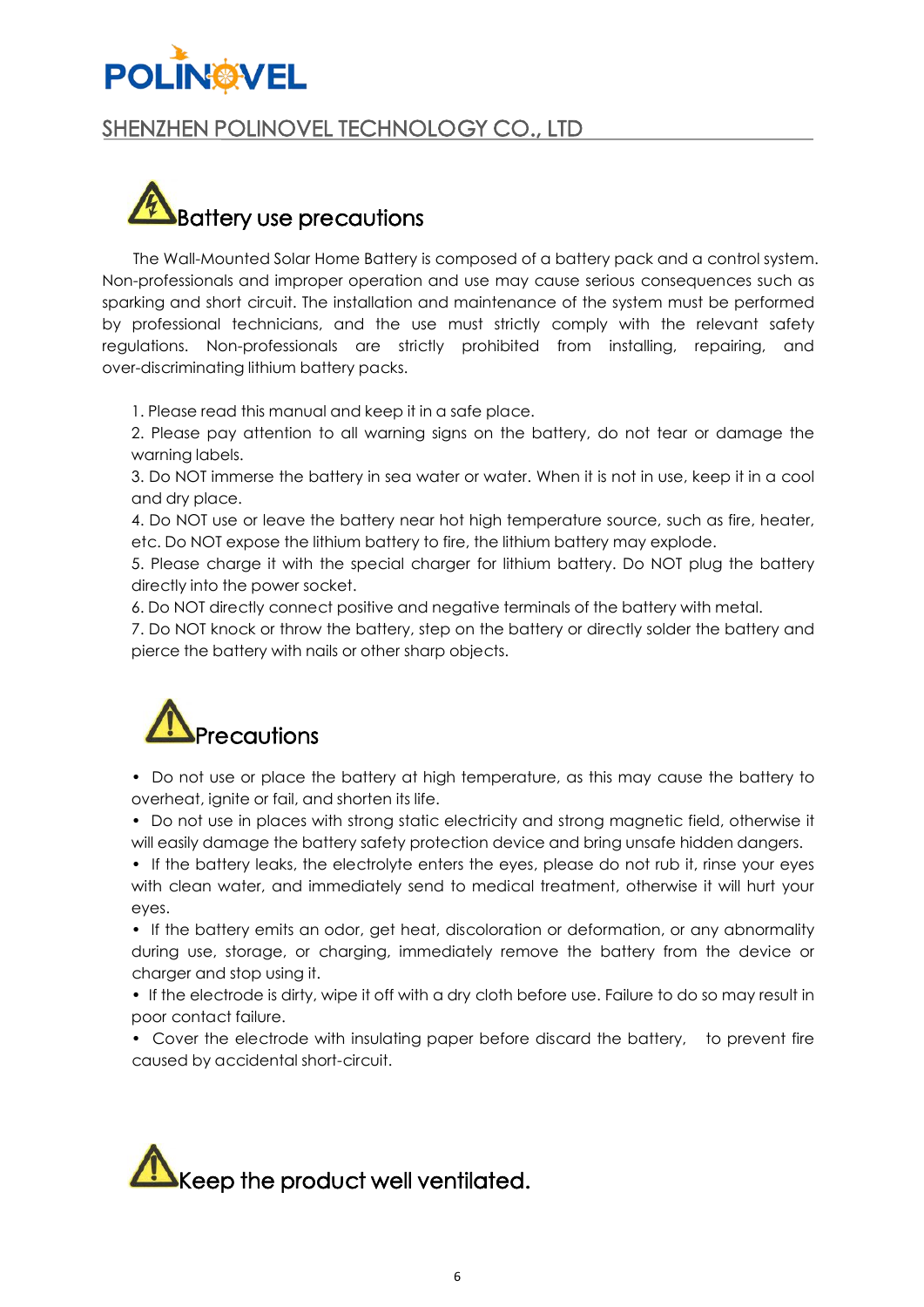

## <span id="page-6-0"></span>2 Product Introduction

#### <span id="page-6-1"></span>2.1 Product Description

a. Polinovel wall-mounted solar home battery is an energy storage battery pack, which is used together with solar modules, solar inverters and power grid to form a residential energy storage system with off-grid function.



V+ Solar Home Battery

b. The energy storage battery pack serves as an energy storage unit, and constitutes a small micro grid system with power grid, solar modules, and solar inverter. The energy storage battery pack is a core component of the system.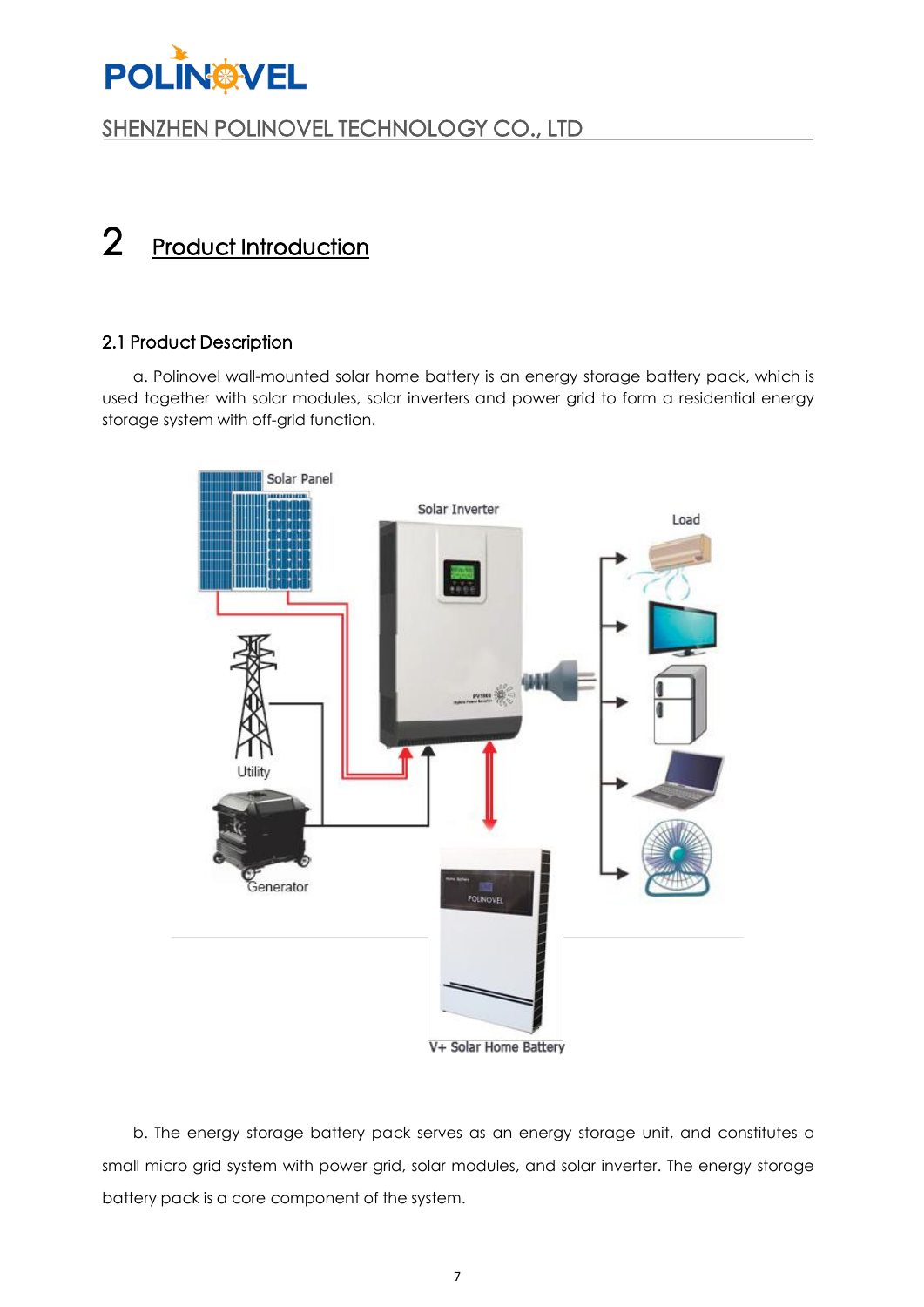## SHENZHEN POLINOVEL TECHNOLOGY CO., LTD

### <span id="page-7-0"></span>2.2 Product Features

- (1) Display for checking battery status and operation, including,
	- a, battery SOC;
	- b, battery voltage and current;
	- C, battery charging and discharging status.



Figure 2-1

- (2) Battery management system and battery protection system.
- (3) English display.
- (4) Adopt lithium iron phosphate battery, safe and environmentally friendly.
- (5) Waterproof and dust-proof: IP65

### <span id="page-7-1"></span>2.3 Product Model

Table 2-1 V Series Solar Home Battery Model

| Product<br><b>Series</b> | <b>Model</b> | Rated<br>Voltage | <b>Rated</b><br><b>Capacity</b> | <b>Size</b>     | <b>Net</b><br>Weight |
|--------------------------|--------------|------------------|---------------------------------|-----------------|----------------------|
| V Series                 | V3000        | 51.2V            | 60Ah                            | 740x600x122mm   | 40kg                 |
| V Series                 | V3000H       | 51.2V            | 72Ah                            | 740x600x122mm   | 45kg                 |
| V Series                 | V5000        | 51.2V            | 102Ah                           | 938.5x605x122mm | 73kg                 |
| V Series                 | V7000        | 51.2V            | 138Ah                           | 1235x605x122mm  | 90kg                 |
| V Series                 | V8000        | 51.2V            | 162Ah                           | 1235x605x122mm  | 100kg                |

### <span id="page-7-2"></span>2.4 Battery Management System (BMS)

### 2.4.1 Voltage Protection

#### Low Voltage Protection in Discharge

When discharging, the protection will turn on if the battery or any single cell has lower voltage, and the battery will stop discharging. When battery voltage or all single cells voltage are back to normal, protection will be removed.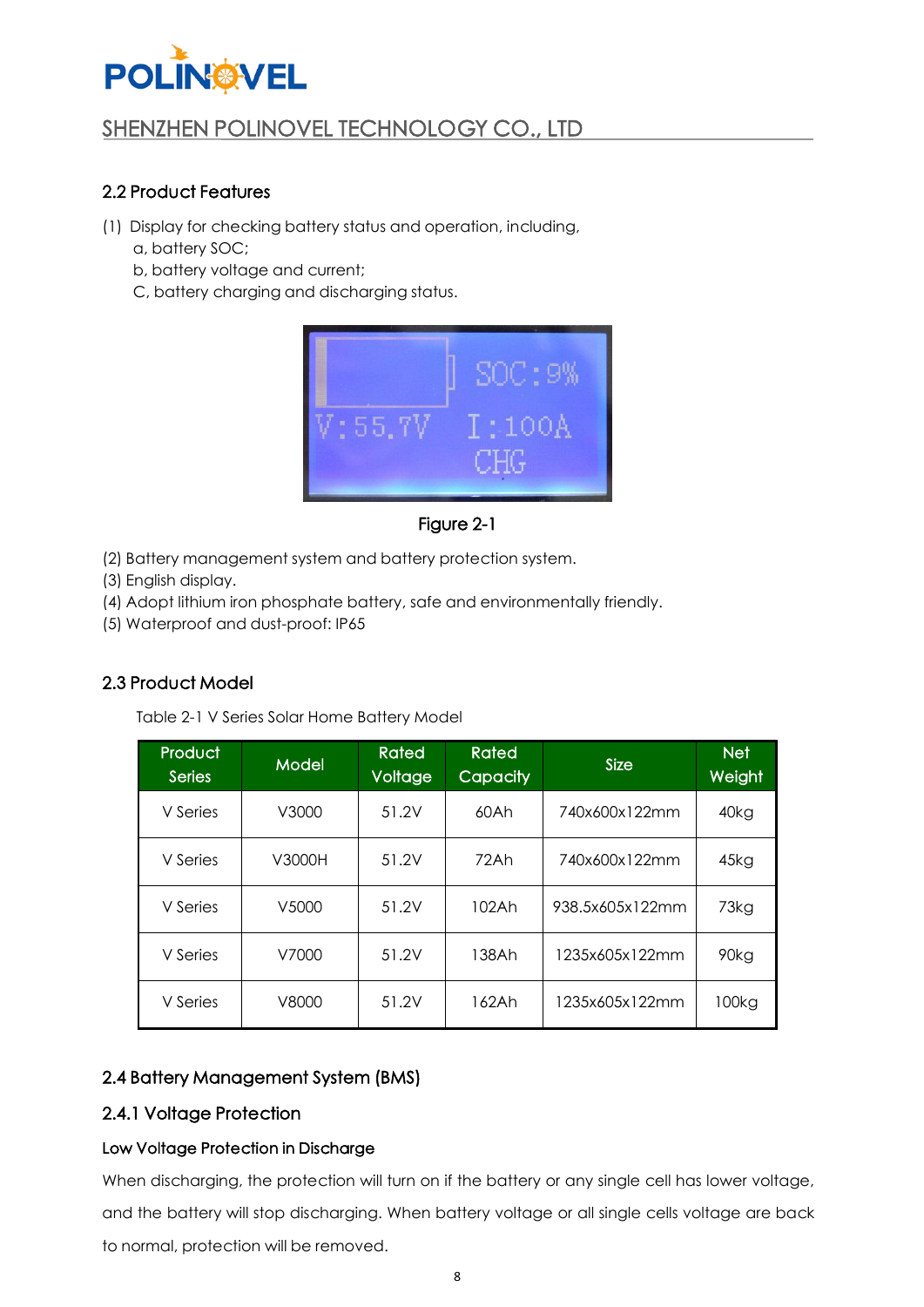## SHENZHEN POLINOVEL TECHNOLOGY CO., LTD

#### High Voltage Protection in Charge

When charging, the protection will turn on if the battery or any single cell has high voltage, and the battery will stop charging. When battery voltage and all single cells voltage are back to normal, protection will be removed.

Voltage protection parameters please see "Table 2-2 Protection Parameters".

#### 2.4.2 Current Protection

#### Over-current Protection in Charge

If the charging current is higher than the protection value, the battery will stop charging. As current back to normal, protection will be removed after the delay time.

#### Over-current Protection in Discharge

When the discharge current is higher than the protection value, the battery will stop discharging. Protection will be removed after the delay time. Protection parameters please see

# "Table 2-2 Protection Parameters".<br>Charging/Discharging Current Limit

To ensure the load product working safety, V Series solar home battery sets the maximum charge/discharge current protection values. Please see "Table 2-2 Protection Parameters". In product working, the maximum operating current of electrical load should be less than the maximum battery discharge current.

#### 2.4.3 Temperature Protection

#### Charging/Discharging Temperature Protection

Operation temperature of battery is 65℃, when temperature is above 65℃, protection will turn on and cut off power.

#### 2.4.4 Additional Protection Features

#### Short Circuit Protection

If short circuit occurs, the system starts short circuit protection and cut off power lasts 30 seconds.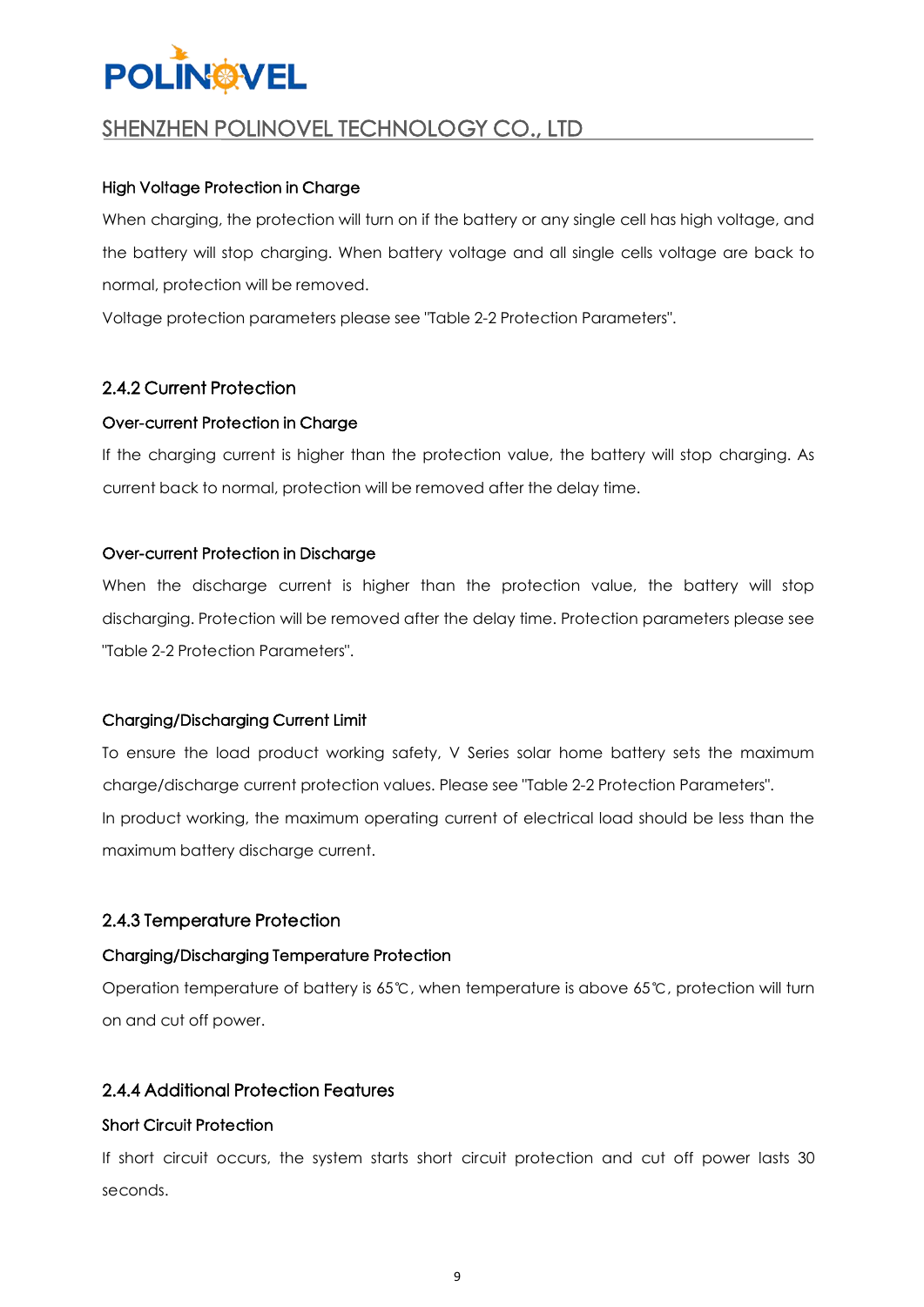## **POLINOVEL**

## SHENZHEN POLINOVEL TECHNOLOGY CO., LTD

The protection parameters of V series solar home batteries please read table below.

#### Table 2-2 Protection Parameters

| Item           | <b>Type</b> | <b>Protective Function</b>        | Parameter to<br>Protection | Parameter to<br><b>Remove</b><br>Protection |
|----------------|-------------|-----------------------------------|----------------------------|---------------------------------------------|
|                |             | Cell Under-voltage in Discharging | 2.5V                       | 2.9V                                        |
| $\overline{2}$ |             | Cell Over-voltage in Charging     | 3.75V                      | 3.34V                                       |
| 3              | Voltage     | Pack Under-voltage in Discharging | 43.2V                      | 51.2V                                       |
| 4              |             | Pack Over-voltage in Charging     | 57.6V                      | 54.6V                                       |
| 5              |             | Over-current in Charging          | 150A/1s                    | 4 Seconds<br>Delay                          |
| 6              | Current     | Over-current in Discharging       | 150A/1s                    | 5 Seconds<br>Delay                          |
| 7              | Temperature | Over Temperature                  | $65^{\circ}$ C             | 50℃                                         |

### <span id="page-9-0"></span>2.5 Charge Parameters

When the product working, reasonable charge voltage you should set, recommended charge voltage range shown in Table 2-3. The V series battery limits the maximum charge current to protect the power supply and load equipment.

| <b>Table 2-3 Charging Parameters</b> |  |
|--------------------------------------|--|
|--------------------------------------|--|

| Model  | Voltage Range in<br>Charging |            | Current Limit in<br>Charging | Recommend Current in<br>Charging |
|--------|------------------------------|------------|------------------------------|----------------------------------|
|        | Min                          | <b>Max</b> | <b>Max</b>                   |                                  |
| V3000  | 56V                          | 57.6V      | 100A                         | $\leq 60A$                       |
| V3000H | 56V                          | 57.6V      | 100A                         | $\leq$ 60A                       |
| V5000  | 56V                          | 57.6V      | 100A                         | ≤ 60A                            |
| V7000  | 56V                          | 57.6V      | 100A                         | ≤ 60A                            |
| V8000  | 56V                          | 57.6V      | 100A                         | ≤ 60A                            |

### <span id="page-9-1"></span>2.6 Discharge Parameters

To protect the load equipment, V series battery limits the maximum discharge current shown in Table 2-4 below.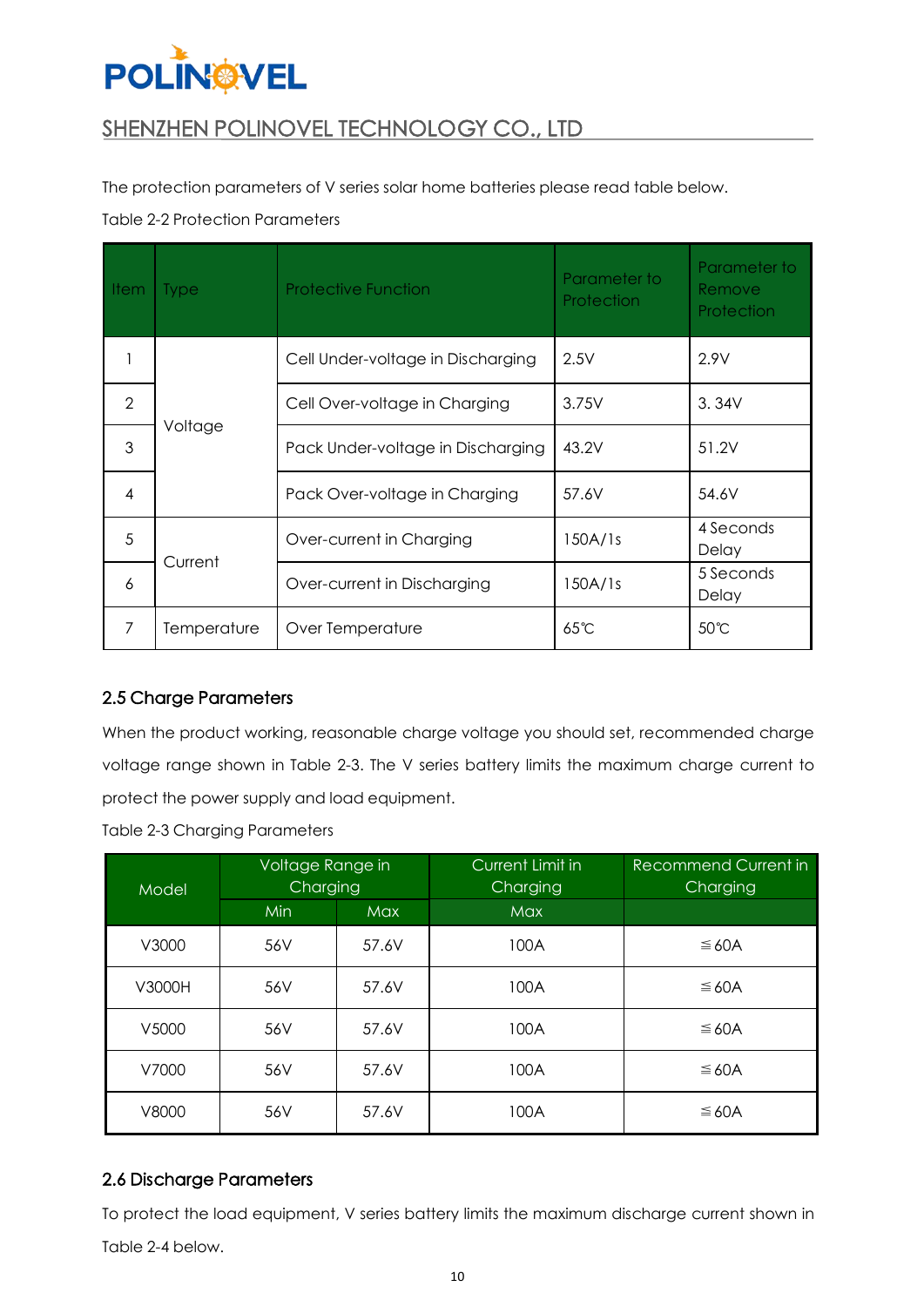## SHENZHEN POLINOVEL TECHNOLOGY CO., LTD

| Model  | Voltage Range in Discharging |            | <b>Current Limit in Discharging</b> |
|--------|------------------------------|------------|-------------------------------------|
|        | <b>Min</b>                   | <b>Max</b> | <b>Max</b>                          |
| V3000  | 43.2V                        | 57.6V      | 100A                                |
| V3000H | 43.2V                        | 57.6V      | 100A                                |
| V5000  | 43.2V                        | 57.6V      | 100A                                |
| V7000  | 43.2V                        | 57.6V      | 100A                                |
| V8000  | 43.2V                        | 57.6V      | 100A                                |

#### Table 2-4 Discharging Parameters

#### <span id="page-10-0"></span>2.7 Installation

1. Please read this manual carefully before installation. If the product is not installed according to the instructions in this manual, or if the precautions and instructionsin this manual are ignored, the company has the right to not provide warranty for the damages caused by this.

2. Alloperations and wiring, should be operated by professional electricians or mechanical engineers.

3. When installing, except for the terminal block and the part that must be removed, please do not move the other parts inside the box.

4. Allelectrical installations must comply with local electrical safety standards.

5. For maintenance, please contact the local designated system installation and maintenance personnel.

6. During the operation of the product, the temperature on the product may be relatively high. Please touch carefully to prevent burns.

#### <span id="page-10-1"></span>2.8 Transportation

This solar home battery has undergone rigorous inspection and testing before leaving the factory. In order to avoid the battery pack from being damaged during transportation, please use soft materials such as EPE foam for packaging and transport in a customized wooden box. When transporting in non-container vehicles, the battery pack should be fixed as much as possible to ensure safe transportation.

#### <span id="page-10-2"></span>2.9 Storage

1. This solar home battery is better to be well packed and stored in a ventilated and dry place;

2. The recommended storage temperature range is 5-45℃, humidity 65±20%;

3. If there are a large number of battery packs stored in the same place, the warehouse should meet following conditions,

a, the temperature and humidity in warehouse could be controlled, such as, there is air conditioning or dehumidification equipment, to avoid the battery pack in a high humidity environment for long time;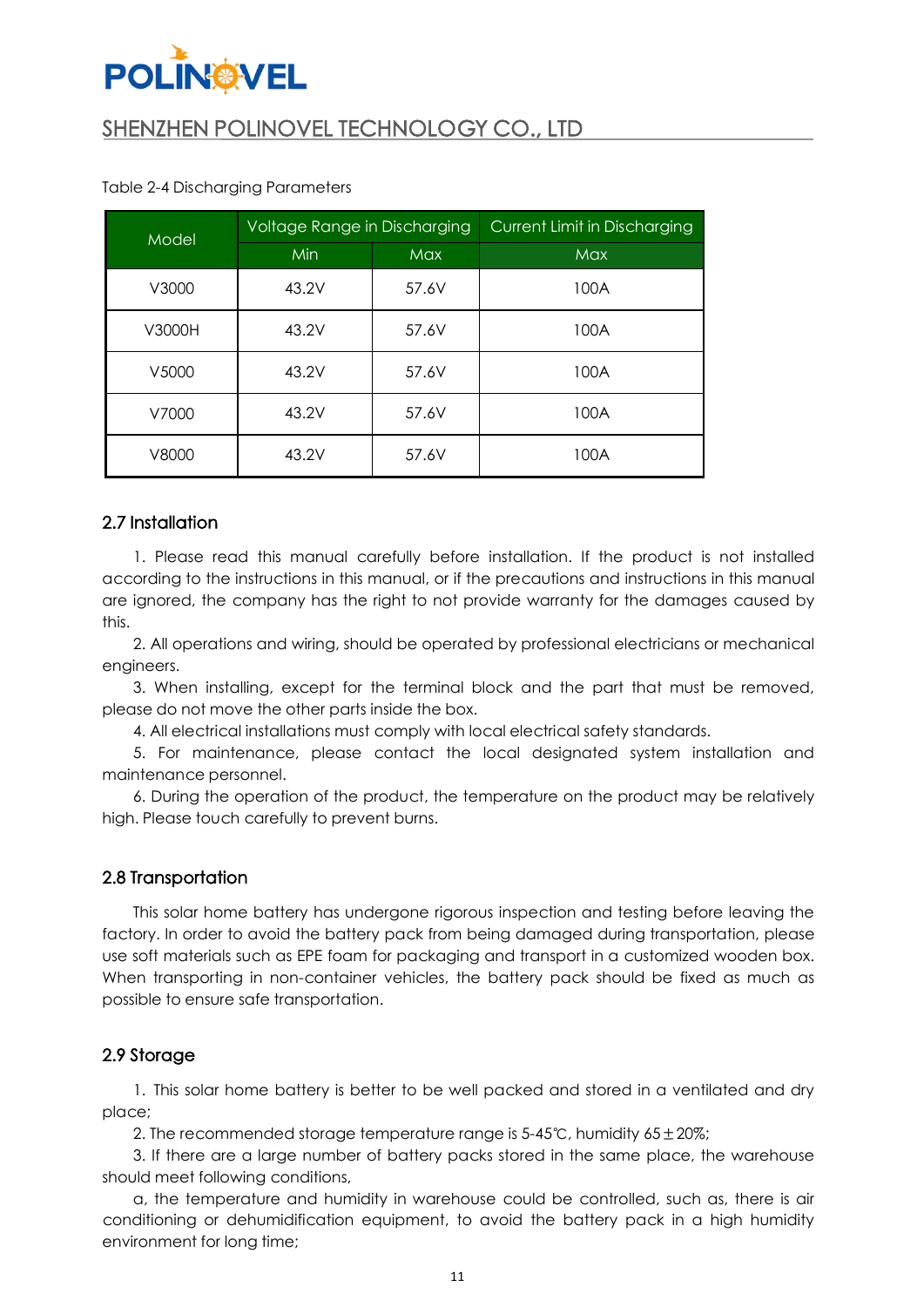### SHENZHEN POLINOVEL TECHNOLOGY CO., LTD

b, the warehouse should be equipped with automatic fire extinguishing system, emergency sprinkler system, dry powder fire extinguisher and fire sand (sand for construction is ok);

c, can not be mixed with flammable materials (such as packaging materials cartons, etc.), it is recommended to use a separate warehouse to store battery packs;

d, there's secondary fire doors in the warehouse;

e. according to the instructions on the packaging of lithium battery and the stacking requirements, please do not stack more than a certain height;

4. For long time storage, the battery should be charged and discharged in time within 3 months to prevent it from being over-discharged; pleases do not store the battery for a long time if it is discharged.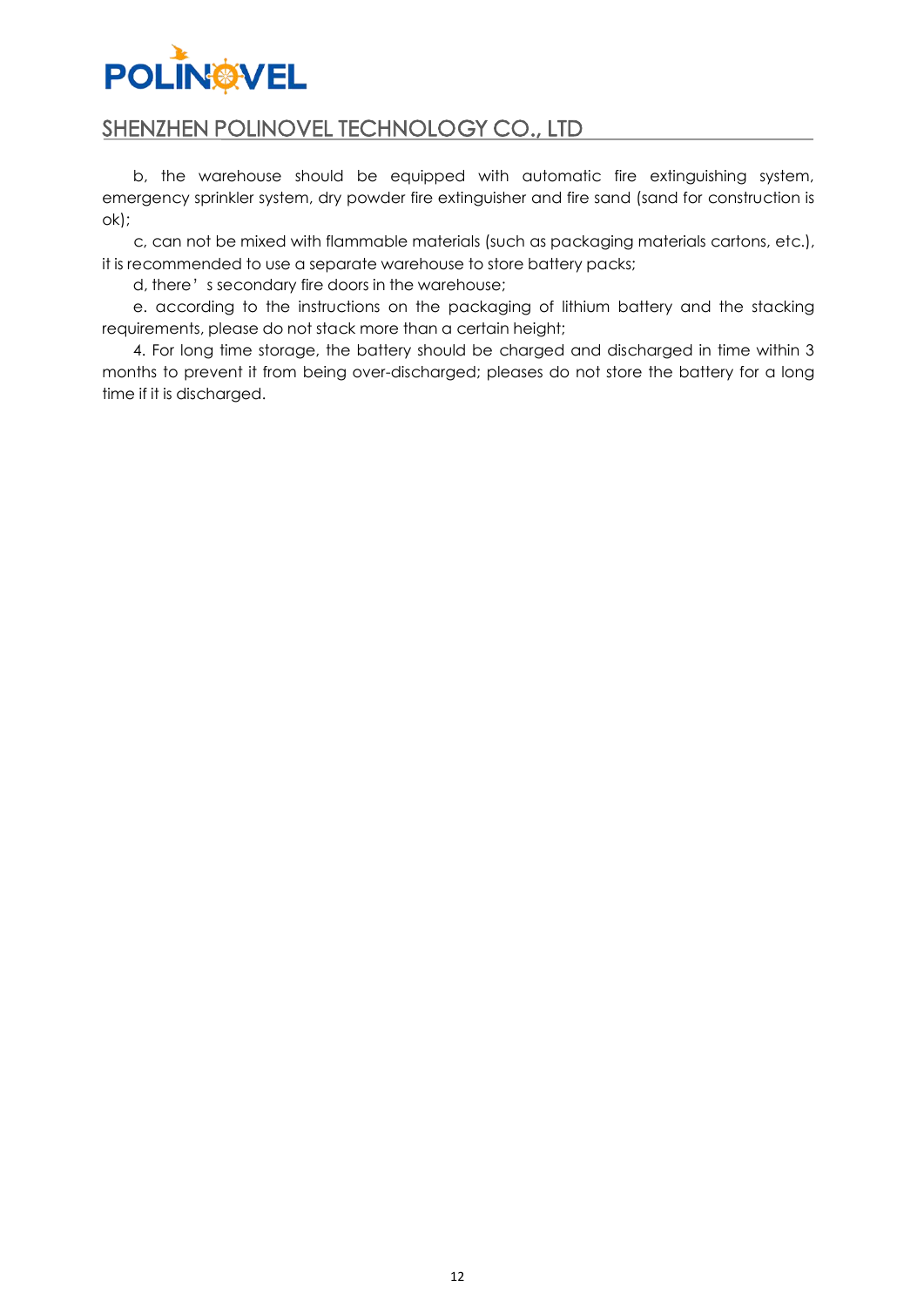

## <span id="page-12-0"></span>Installation Instructions

#### <span id="page-12-1"></span>3.1 Installation requirements

This part of the guide provides the installer with the choice of the appropriate installation location to avoid damage to the battery or the associated operator.

A. The product can be installed on the wall or on the ground.

To install it on the wall, the wall must be strong enough to bear the weight of the battery for a long time.

To install it on the ground, because the battery is tall and slim, it is also recommended to be fixed by the wall. Please refer to Chapter 3.3 for the installation method.

B. The installation location must conform to the size of the battery pack. Please refer to Figure 3-5 for dimensions.

C. Do not install the battery pack on the surface of a building constructed of flammable or non-heat resistant materials.

D. Do not install the battery pack in a place with poor air circulation to affect the natural heat dissipation of the battery pack.

E. The protection level of the battery pack is IP65. It can be installed indoors or outdoors. It is recommended not to expose the battery pack directly to the sun.

F. The ambient temperature around the battery pack should be -20~60℃.

G. Please pay attention to have enough clearance between the battery pack and other devices (recommend to be minimum 200 mm).

H. Do not install the battery pack in a place where children can reach it.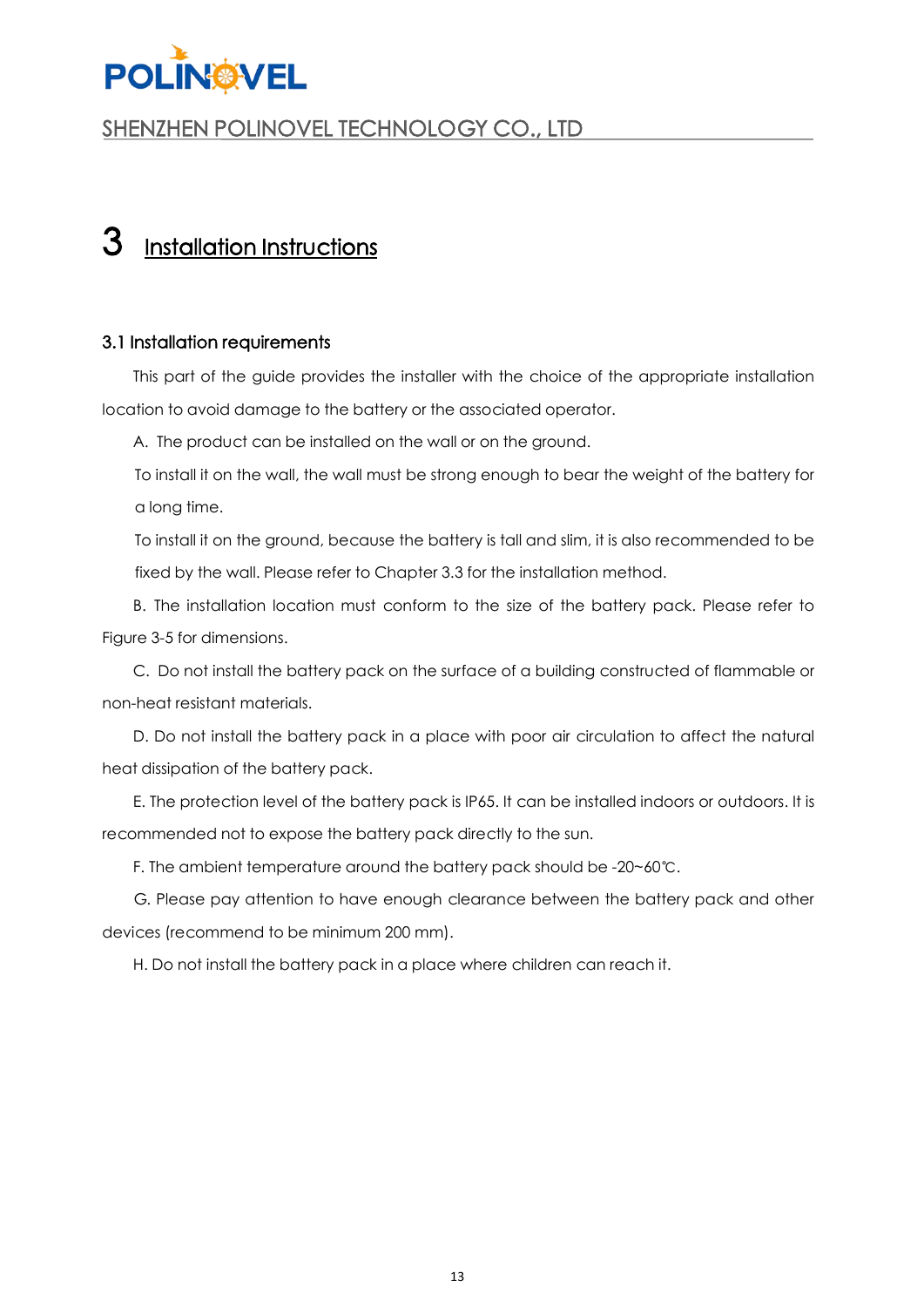

### <span id="page-13-0"></span>3.2 Battery pack appearance and structure





### <span id="page-13-1"></span>3.3 Handling and Installation

DANGER! The energy storage battery pack is heavy, pay attention to balance when handling, so as to prevent the battery from falling and hurting the operator.

#### **Handling**

Lift the battery out of the wooden box and move it to the designated installation location.



Figure 3-2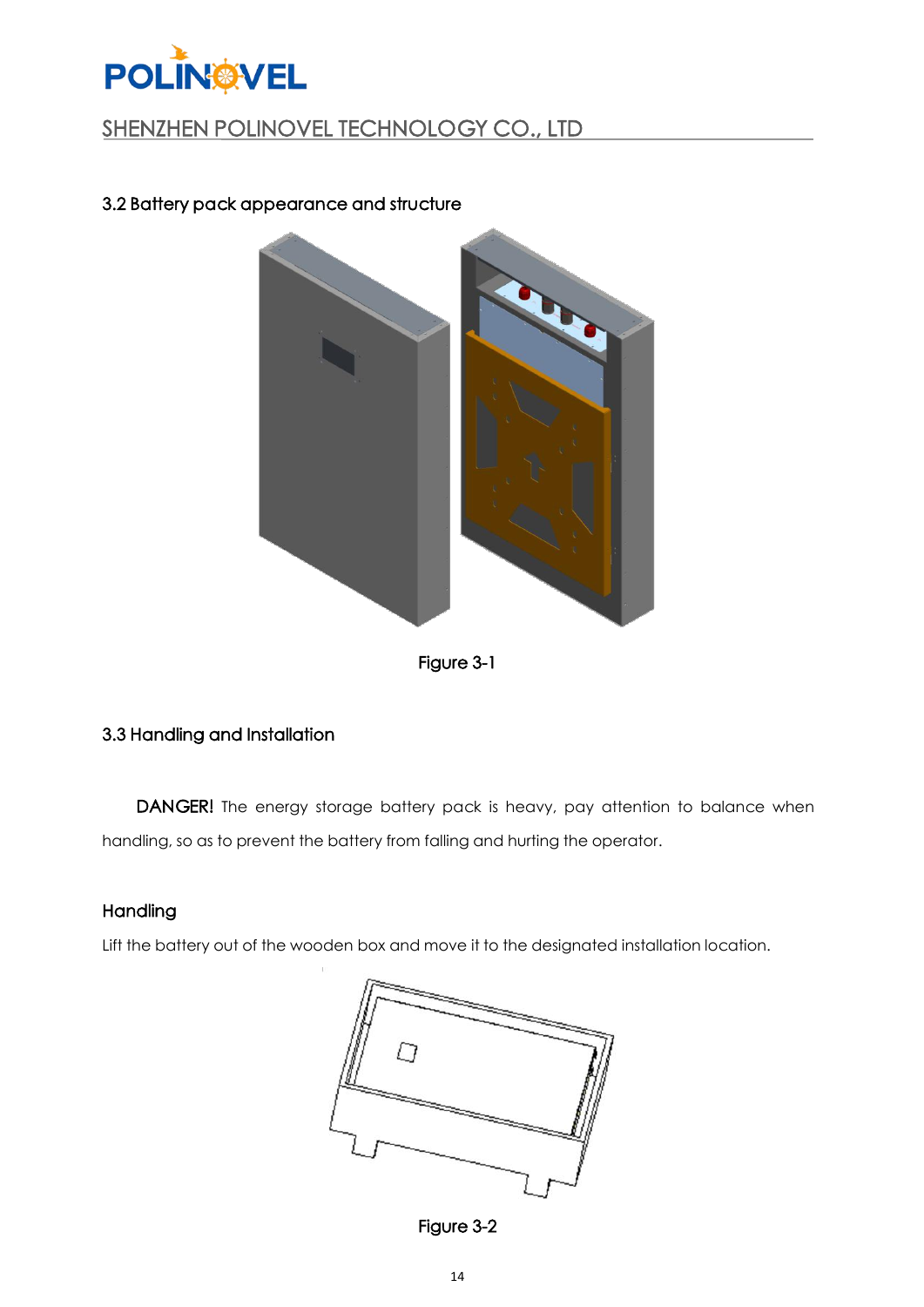## SHENZHEN POLINOVEL TECHNOLOGY CO., LTD

#### Installation Steps

(1) Install the wall mounting kits

a. Mark the drilling position on the wall with the wall mounting kits;

Figure 3-3 to Figure 3-5 show the outline of the battery pack and the shape of the wall mounting plate and the mounting hole size for all three models. Please check which model you ordered and take the correct drawing for reference.



Figure 3-3 (Model V3000/V3000H)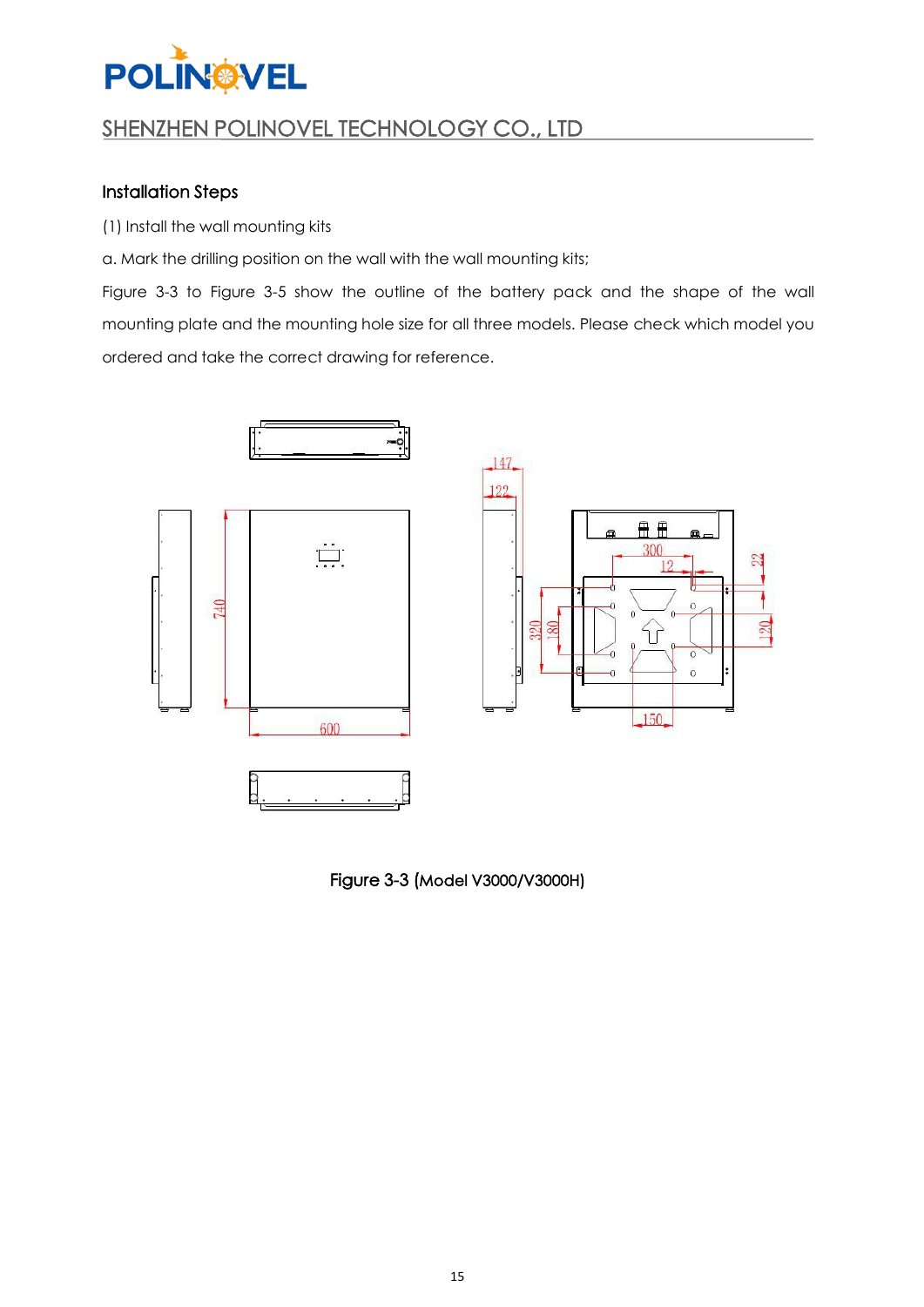![](_page_15_Picture_0.jpeg)

![](_page_15_Figure_2.jpeg)

![](_page_15_Figure_3.jpeg)

![](_page_15_Figure_4.jpeg)

Figure 3-5 (Model V7000/V8000)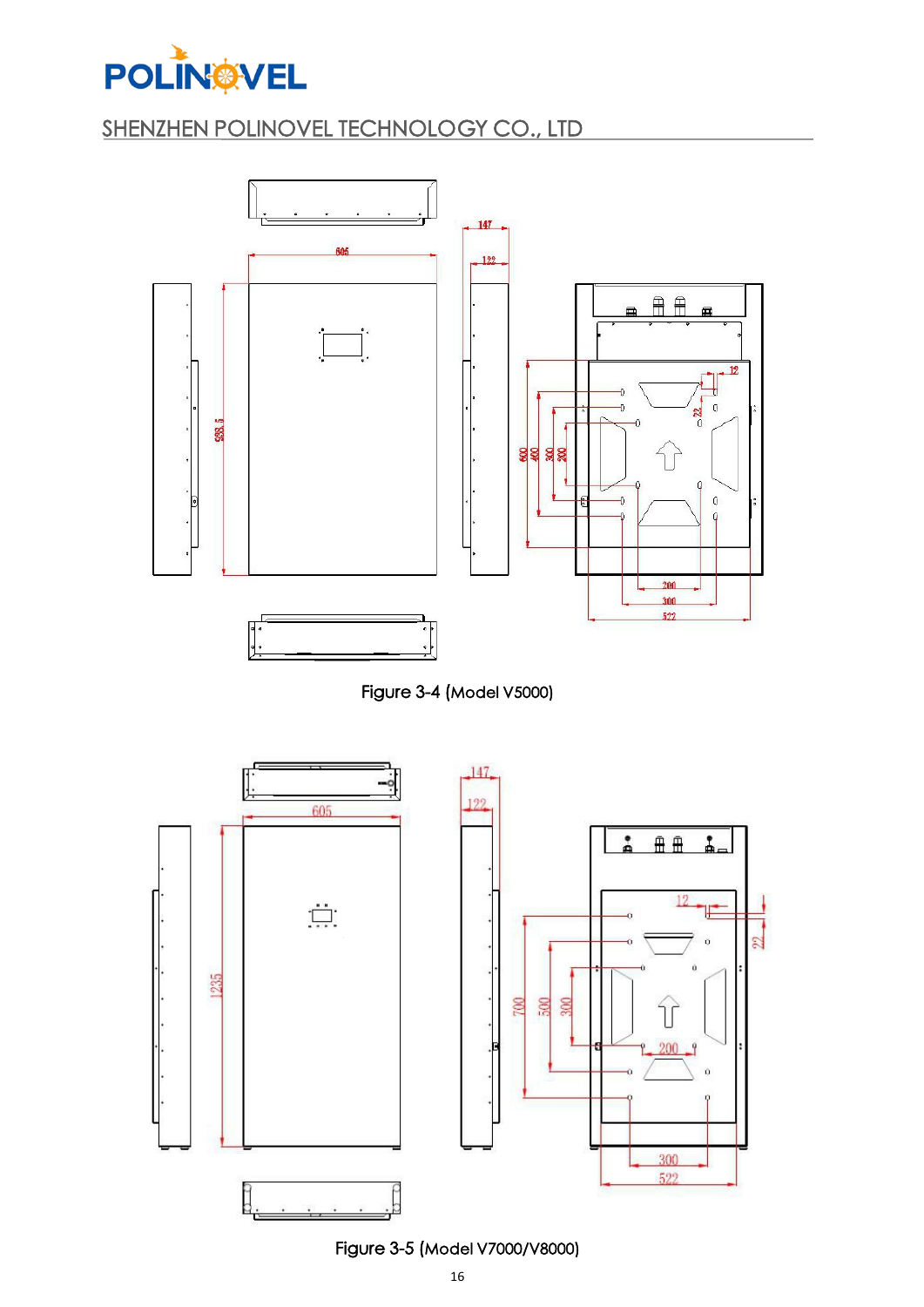![](_page_16_Picture_0.jpeg)

b. Drill holes in the marked positions with a hammer drill, insert the plastic parts, meanwhile, drill the tapping screws;

c. Install the wall mounting plate on the wall as shown in Figure 3-6 below; fix it with M8\*50 tapping screws.

![](_page_16_Figure_4.jpeg)

Figure 3-6

(2) Lift the battery pack and hook it on the wall mounting plate through the hooks on the wall mounting plate, as shown in Figure 3-7.

![](_page_16_Figure_7.jpeg)

Figure 3-7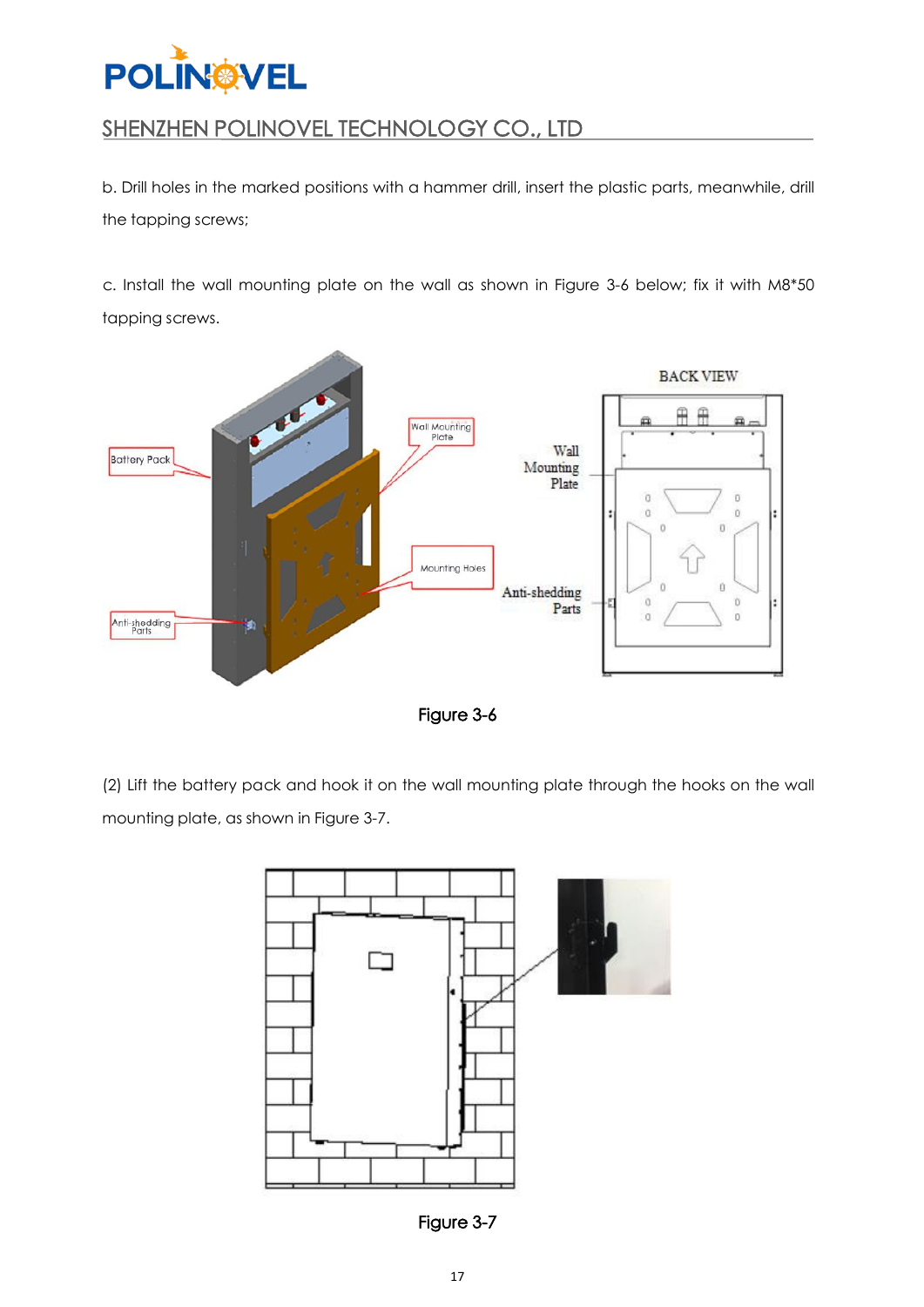![](_page_17_Picture_0.jpeg)

#### (4) Wire lug processing

This battery pack comes with two pieces of wire lugs, but does not come with the external positive and negative wire harness. When the battery pack is installed, the wire lug should be processed with proper wires (4AWG wires)as shown in Figure 3-8 below.

![](_page_17_Figure_4.jpeg)

![](_page_17_Figure_5.jpeg)

### <span id="page-17-0"></span>3.4 Panel and Switch Button Description

![](_page_17_Figure_7.jpeg)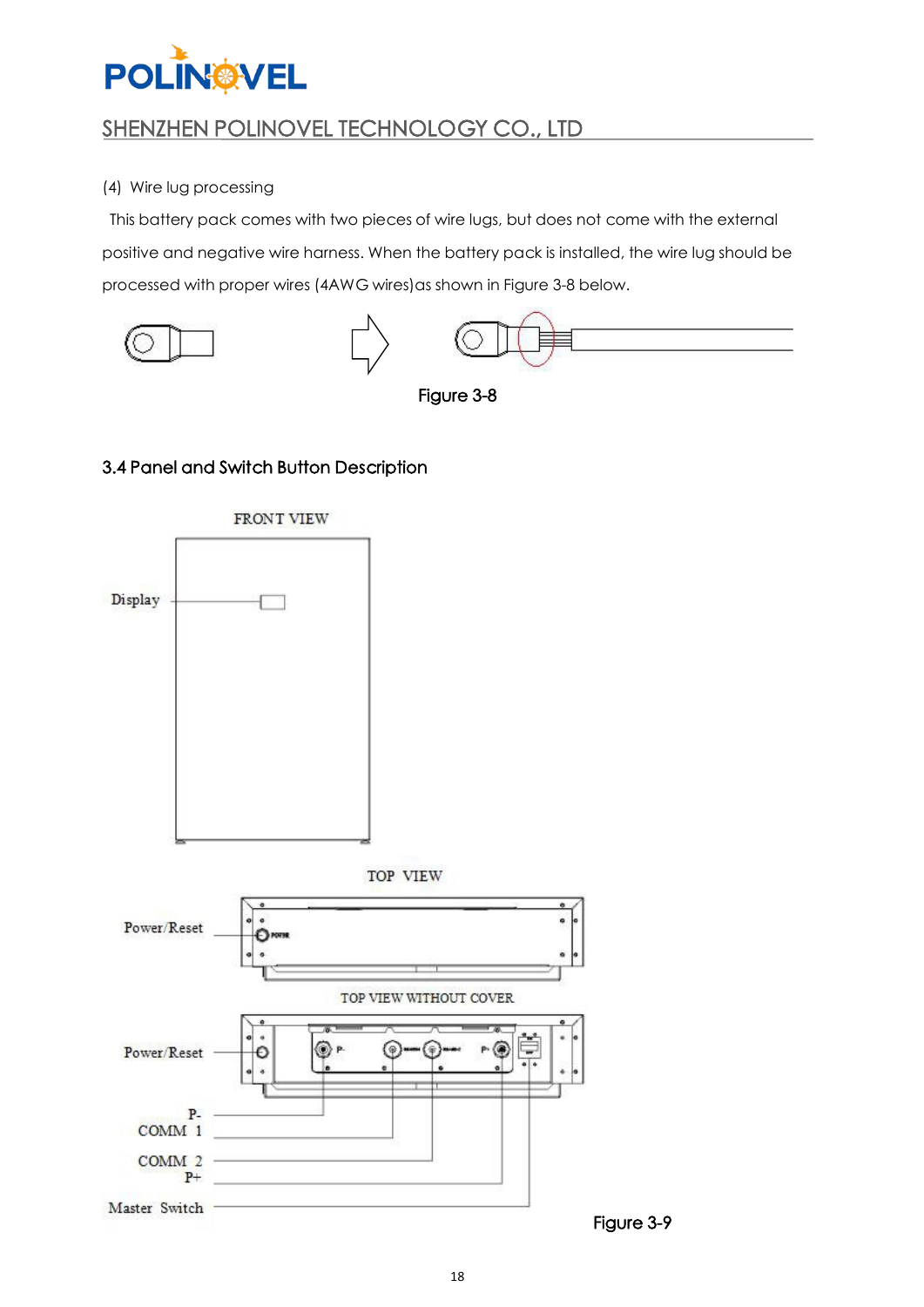## **POLIN®VEL**

## SHENZHEN POLINOVEL TECHNOLOGY CO., LTD

- a, Display: display battery system information
- b, Master switch: air switch, turn off and turn on the battery system
- c. Power / Reset:

When the BMS is in sleep mode, press and hold this button for 1 second and release, the BMS is activated;

When the BMS is active, press and hold this button for 3 seconds and release, the BMS turns to sleep mode;

And, in sleep mode, the battery cannot charge or discharge.

d, COMM 1: RS485 communication interface, please contact us for protocol if the battery you order has this function.

e, COMM 2: RS232 communication interface, please contact us for protocol if the battery you order has this function.

f, P+ / P-: charge and discharge positive and negative, connect to solar inverter battery+ and battery- if working with solar inverter.

#### <span id="page-18-0"></span>3.5 Sleep Mode

#### 3.5.1 Enter Sleep Mode

The battery pack enters sleep mode when any of the following conditions occurs,

(1) Single cell or the whole battery pack enters over-discharge protection for 1 minute, and not recover.

(2) Press and hold the "Power / Reset" button for 3 seconds and release.

(3) The lowest single cell voltage is under preset voltage of 3300mV, and this last for a certain time of sleep delay time (default 1440 minutes), meanwhile, no communication with other devices, no charge or discharge on the battery pack.

(4) Turn off through the host computer.

Before start sleep mode, please make sure the battery pack is not under charging, otherwise, it cannot enter sleep mode.

#### 3.5.2 Exit Sleep Mode

The battery pack exits sleep mode and back to normal working when any of the following conditions occurs,

- (1) Connect the battery pack to the charger with charging voltage over 48V.
- (2) Press and hold the "Power / Reset" button for 1 second and release.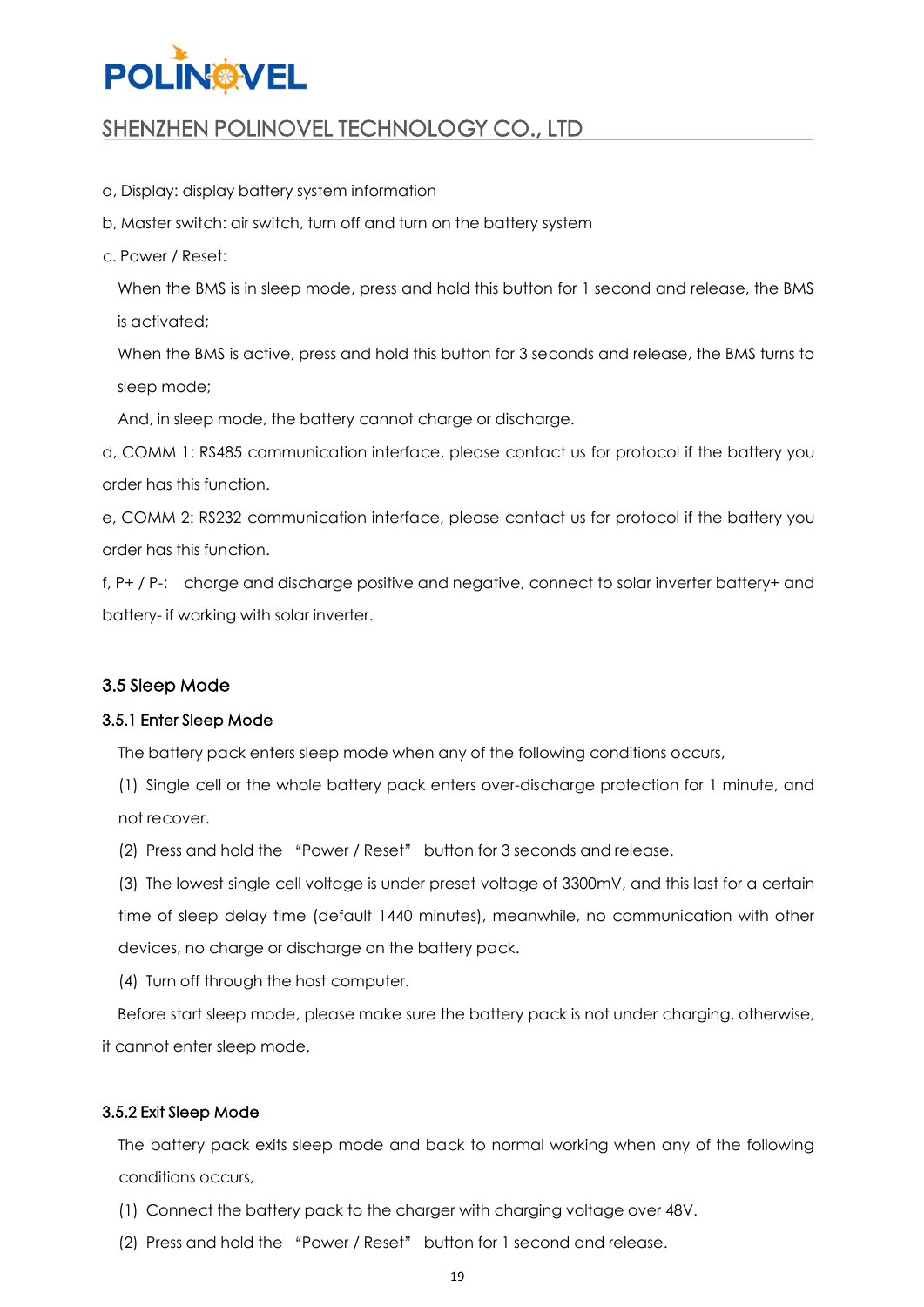![](_page_19_Picture_0.jpeg)

(3) Connect RS485 communication, turn on the communication device.

#### <span id="page-19-0"></span>3.6 Parallel Use

Parallel use of this battery pack is allowed.

Before the battery packs are connected in parallel, the following operations and checks must be performed.

a. Check if the battery packs could charge and discharge normally;

b. Check the voltage between the positive and negative terminals of the battery packs before connecting them in parallel, make sure that the battery voltage difference is within 50mV (Do NOT connect the battery packs in parallel if voltage different beyond 50mV);

c. Turn all the power switches of the battery packs to the "OFF" state;

d. Connect the power cables, communication cables correctly as shown in Figure 3-10 below

![](_page_19_Figure_10.jpeg)

![](_page_19_Figure_11.jpeg)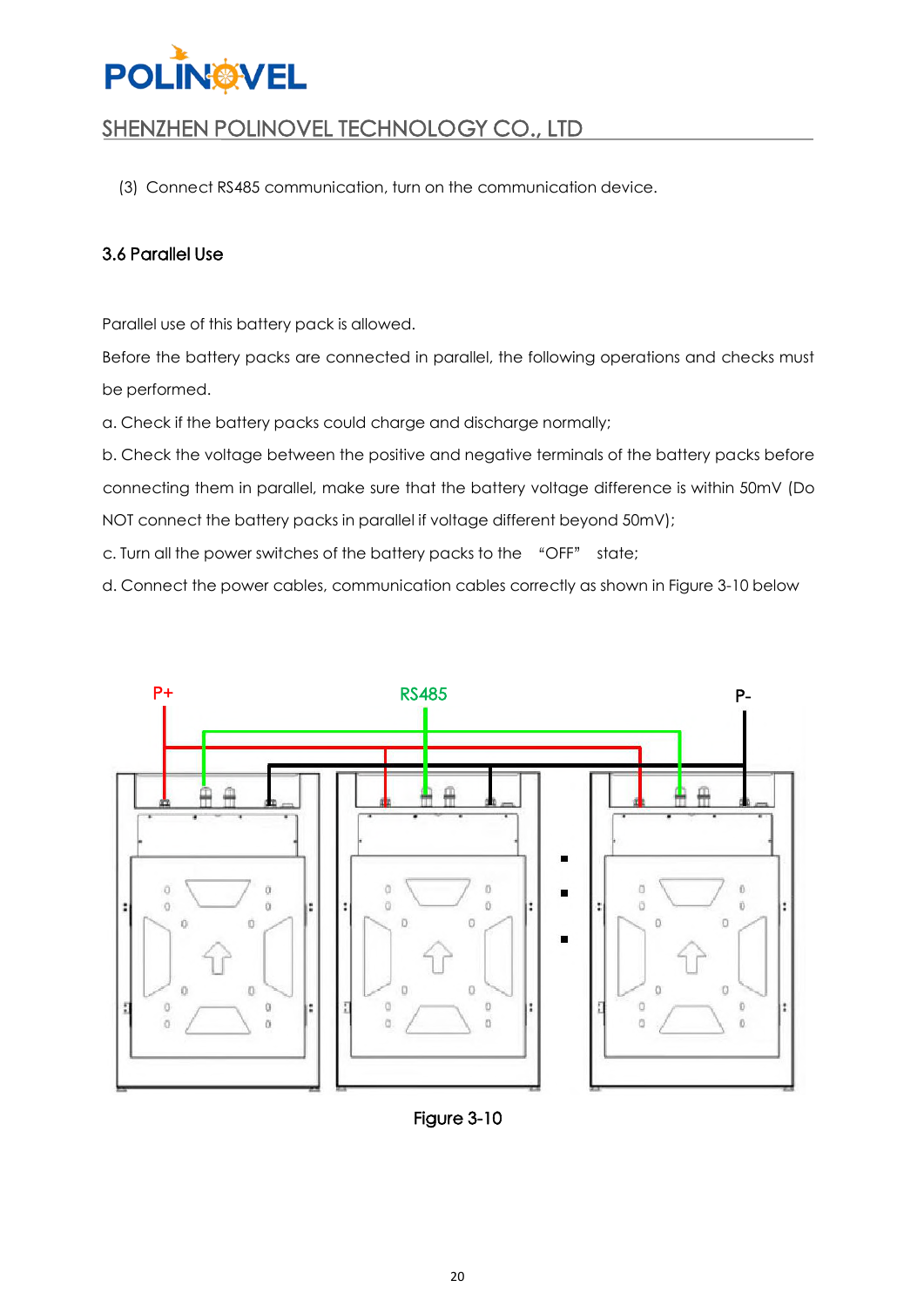## SHENZHEN POLINOVEL TECHNOLOGY CO., LTD

In parallel use, the RS485 interface could be connected in parallel as shown in Figure 3-11 below. The communication device could check and monitor the status, parameters and operations of all battery packs connected together in parallel.

![](_page_20_Figure_3.jpeg)

![](_page_20_Figure_4.jpeg)

![](_page_20_Picture_5.jpeg)

a. Please connect the battery pack in parallel according to the above instructions; any operation that does not follow the instructions is prohibited.

b. Do not connect the abnormal battery packs in parallel.

c. Do not connect more than 7 units of the battery packs in parallel.

d. Do not connect the battery packs when they are charging or discharging.

e. Do not mixing connect different capacity battery packs in parallel.

f. Do not mixing connect the V series battery packs with other models of batteries from Polinovel or other manufacturers.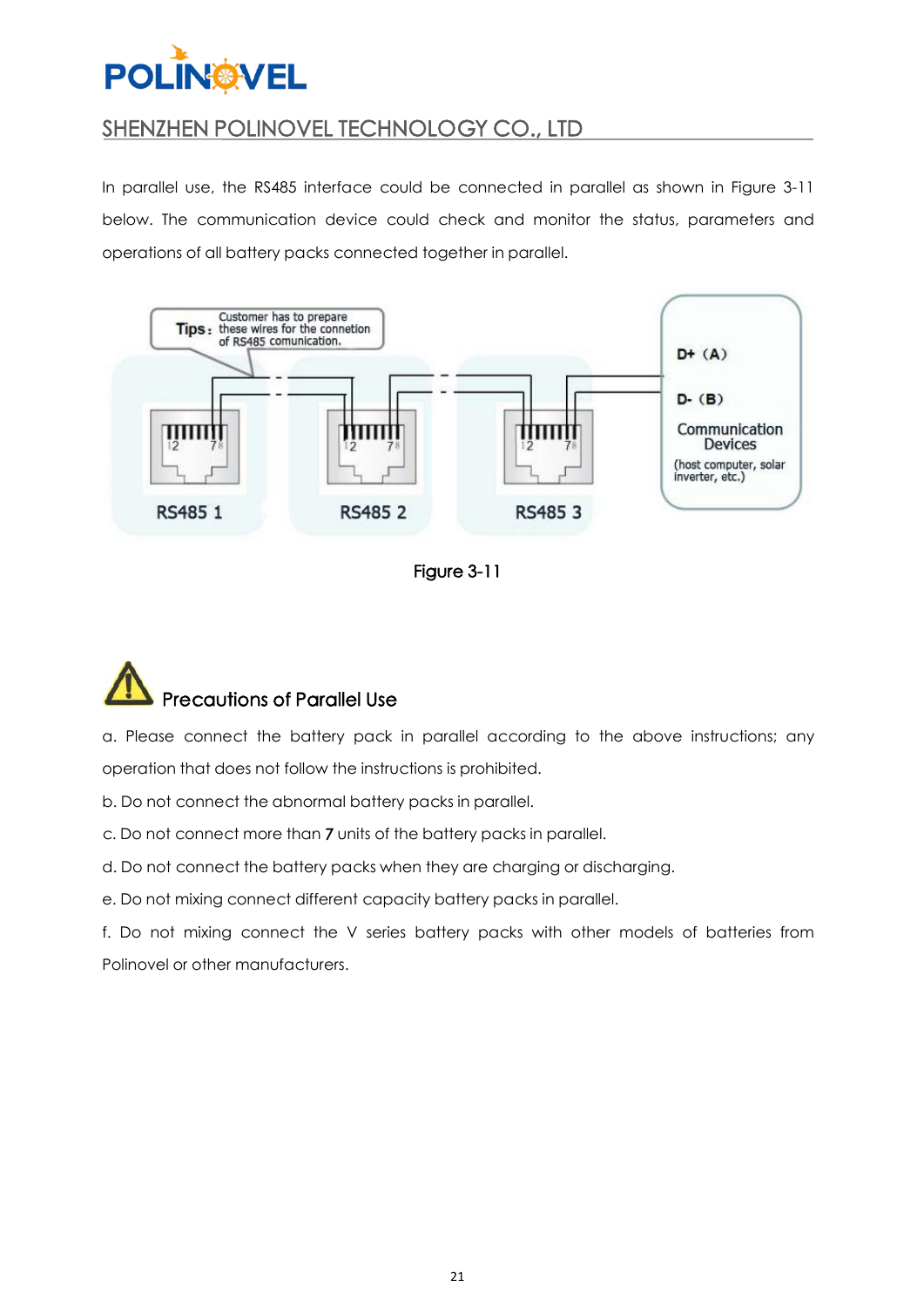![](_page_21_Picture_0.jpeg)

### <span id="page-21-0"></span>3.7 Troubleshooting

Common Fault Analysis and Solutions as below.

| <b>Item</b>               | <b>Fault Symptom</b>                                                             | Solution                                                                                                                                                                                                                                                                                                                                                                                                                                                                | Remark                                                                                                                                                                                                                                                                                                                                                                                        |
|---------------------------|----------------------------------------------------------------------------------|-------------------------------------------------------------------------------------------------------------------------------------------------------------------------------------------------------------------------------------------------------------------------------------------------------------------------------------------------------------------------------------------------------------------------------------------------------------------------|-----------------------------------------------------------------------------------------------------------------------------------------------------------------------------------------------------------------------------------------------------------------------------------------------------------------------------------------------------------------------------------------------|
| 1. Unable to<br>start     | <b>Press POWER</b><br>button, the<br>display does not<br>light up.               | 1. Check if the master switch<br>is turned on.<br>2. Charge the battery pack<br>according to the correct<br>charging operation and<br>observe whether the battery<br>pack can be charged<br>normally.                                                                                                                                                                                                                                                                   | If the battery pack can<br>be charged, it will work<br>normally when it is<br>charged.<br>If the battery pack<br>cannot be charged,<br>please contact the<br>seller.                                                                                                                                                                                                                          |
| 2. Unable to<br>charge    | The display works<br>normally, but the<br>battery pack<br>cannot get<br>charged. | 1. Check the power cord.<br>Check if the power cord is<br>connected properly (no<br>reverse connection or<br>short-circuit).<br>2. Check the voltage<br>between the positive and<br>negative terminals of the<br>battery pack, to confirm<br>whether the battery pack is<br>under over-charge<br>(high-voltage) protection.<br>3. Check if the charging<br>voltage of the charger meets<br>the battery charging<br>requirements, and check if<br>the charger is normal. | If the battery pack is<br>under high voltage<br>protection, after<br>discharge with load<br>devices, it can be<br>charged again.<br>If the charger doesn't<br>meet the charging<br>requirement of the<br>battery pack, or<br>charger is abnormal,<br>please change or repair<br>the charger.<br>If the solutions in this<br>table doesn't solve the<br>problem, please<br>contact the seller. |
| 3. Unable to<br>discharge | The display works<br>normally, but the<br>battery pack<br>cannot<br>discharge.   | 1. Check the power cord.<br>Check if the power cord is<br>connected properly (no<br>reverse connection or<br>short-circuit).<br>2. Disconnect the power<br>cord between the battery<br>pack and load, check the<br>voltage between the positive<br>and negative terminals of<br>the battery pack, to confirm<br>whether the battery pack is<br>under over-discharge<br>(under-voltage) protection.                                                                      | If the battery pack is<br>under over-discharge<br>protection, please<br>charge the battery<br>pack before discharge.<br>If the solutions in this<br>table doesn't solve the<br>problem, please<br>contact the seller.                                                                                                                                                                         |